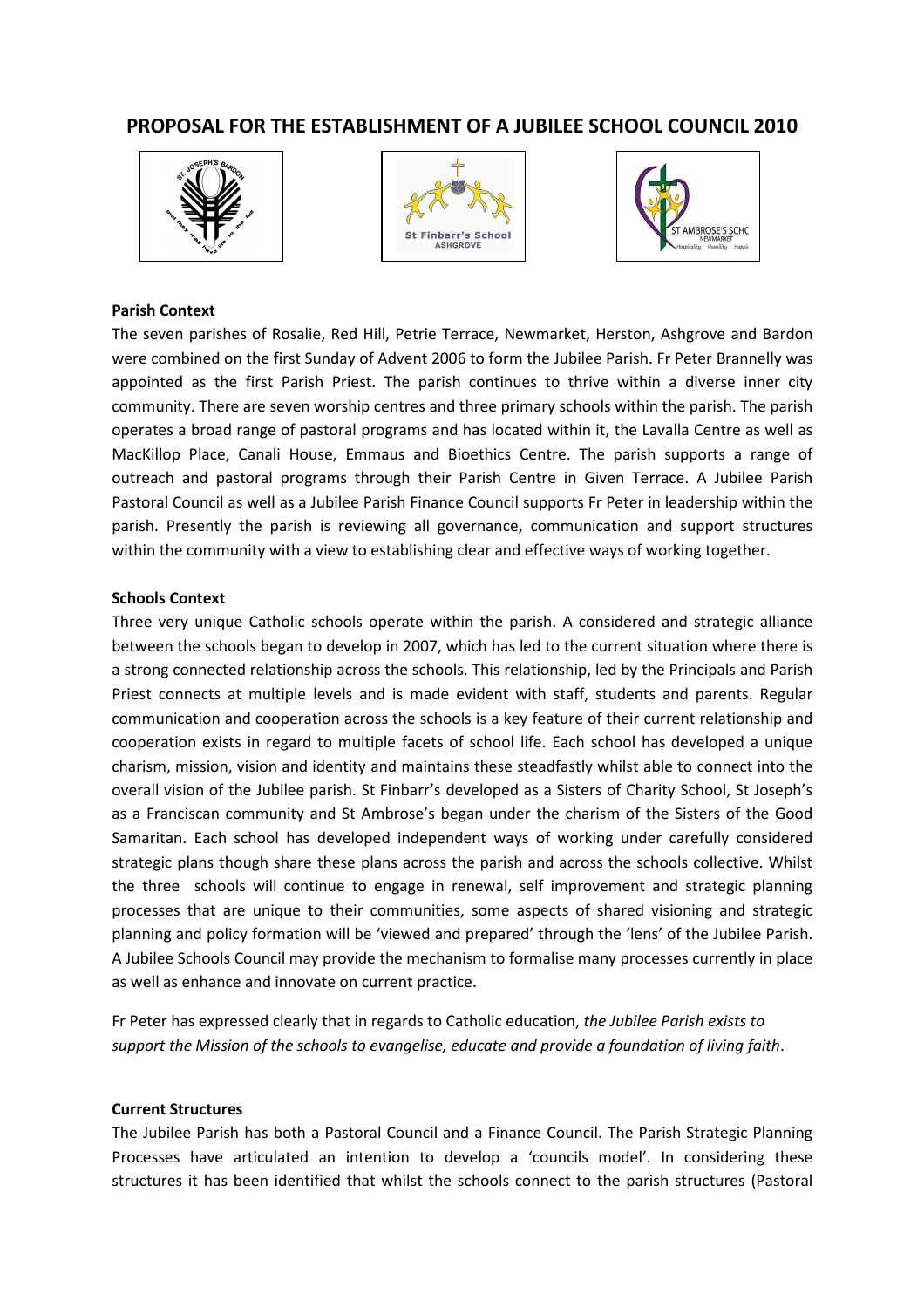and finance Councils), presenting annual budgets and financial plans to the parish, the parish connections with the schools remains an area of priority.

St Finbarr's community has a School Board though this group has not met formally since 2009 and declining numbers of interested parents to support a pastoral model of school board, is a current reality within that community. A large 'turnover' of parents sees this Board at a point of 'natural transition'. St Joseph's has a small board, which meets on a 'needs only basis' though at times more recently has struggled to fully embrace the Pastoral model. St Ambrose's has no current School Board structure however has engaged in active alternative structures, including a Future's Planning Team, Building and Finance committee as well as a School Policy and Uniform Planning Teams. No formal structure exists within St Ambrose to generate, support and consult in regard to policy. Each school has a suite of formal policies though shares some common practices in regards to policy formation and implementation, particularly in the area of fees, enrolments and sacramental preparation. Each school has active and engaged Parents and Friends Associations which support the school pastorally and financially. Fr Peter convenes annually an opportunity for the three Parents & Friends Executive Committees, Principals and APRE's to meet to share, celebrate and review goals and achievements.

#### **Background**

Each school has in the past few years seen a leadership change, with three new principals appointed in three years. From the inception of the Jubilee Catholic Parish, a conscious decision was made to develop and support the unique identity of each of the parish schools. As a Jubilee Parish the Parish priest and Principals meet weekly before school. Through these regular meetings conversations began to emerge which led the team to consider a 'joint school board'. This consideration has now evolved with the proposal that a School Council, rather than a 'Board' be considered as a formal structure to support the pastoral, policy and strategic directions of the Jubilee schools. In no way in this proposal attempting to develop a sameness nor a melding of the three communities, rather it seeks to promote and add value to their unique and individual charisms and characteristics. The proposed structure would however seek to draw together commonalities and provides a single structure for the engagement of the Parish Priest and wider community in the lives of their parish schools.

#### Proposal Summary

The proposal to establish the 'Jubilee Schools Council' is in essence, a 'new model for a new reality' within this parish and a way forward to see more effective pastoral and strategic leadership which sees three unique schools in one parish streamline their operations in some key areas. The establishment of a Jubilee Schools Council is in many ways seen as a natural evolution of the connectiveness of the three schools which began in the amalgamation processes in late 2007.

This current draft proposal is to establish a formal parish structure named the Jubilee Schools Council. The council would be a representative group of school staff, parents and parishioners who meet regularly with clear and articulated goals and operational processes.

The proposal to establish a Jubilee Schools Council links to current broader parish renewal which is seeking to name and organise the structures of leadership and pastoral support mechanisms which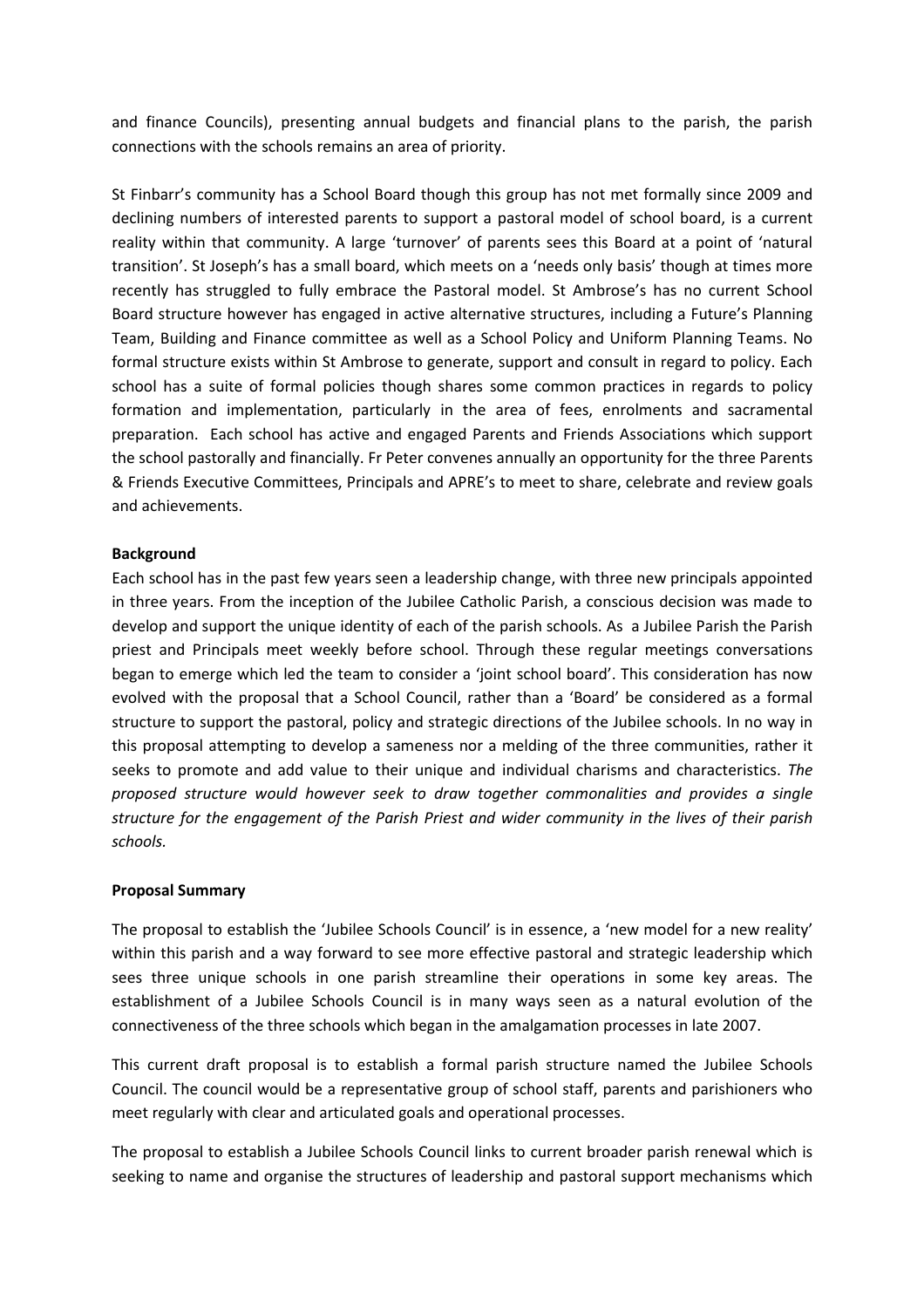work together across the whole parish. It is the desire of Fr Peter and the Parish Council to develop a whole parish model of operation which names the individual school leadership structures/committees and also seeks to recognise whole of parish structures. The current reality of one priest seeking to be a strong presence across the three schools requires that smart and achievable ways of working together be established. The Jubilee Schools Council may be able to ensure this is the case into the future.

### JUBILEE SCHOOLS COUNCIL

### Trial Team

Presently the proposal is to engage stakeholders in a 'process of formation' and that these early stages focus on further consideration of purpose and ways of working. Terms of reference would be required for a formation group or 'trial team' to be established and begin the journey with prayerful wisdom towards a working model. It is proposed that once clear purposes and ways of working are discerned and a working trial begun, that a process of review be undertaken to evaluate the effectiveness and learning's from the trial. This review might be considered after a twelve month period. Some draft work has begun on elements of the formation process and some proposals are detailed below.

### Statement of Purpose

The Jubilee Schools Council would work as an advisory group to the Parish Priest and the School Principals working within a model of Shared Wisdom to support in the following areas:

- Strategic Renewal
- Building & maintenance of school
- Communication
- Resourcing
- Policy Development in agreed areas
- Faith Community formation and
- Financial Stewardship [alignment]

#### Aims

 The overarching aim of the Jubilee Schools Council would be to provide support to the schools to achieve their articulated vision and mission statements. In doing this the Jubilee Schools Council would provide a forum for school leadership to develop the very best operational practices and policies, accountabilities and strategies to enhance the learning of all students within the Catholic schools of the Jubilee Parish. Role descriptions, ways of working, lines of authority and responsibility would need to be spelt out as the group. The role of the group will be to discern through a shared wisdom model.

### Tasks & Responsibilities

It is envisaged that the key tasks of the Jubilee Schools Council would involve supporting the principals in particular areas. The principals of the schools through the Area Supervisor and the staff of BCE would work together to spell out specific tasks and responsibilities under a terms of reference, once approval was in place for the project to proceed.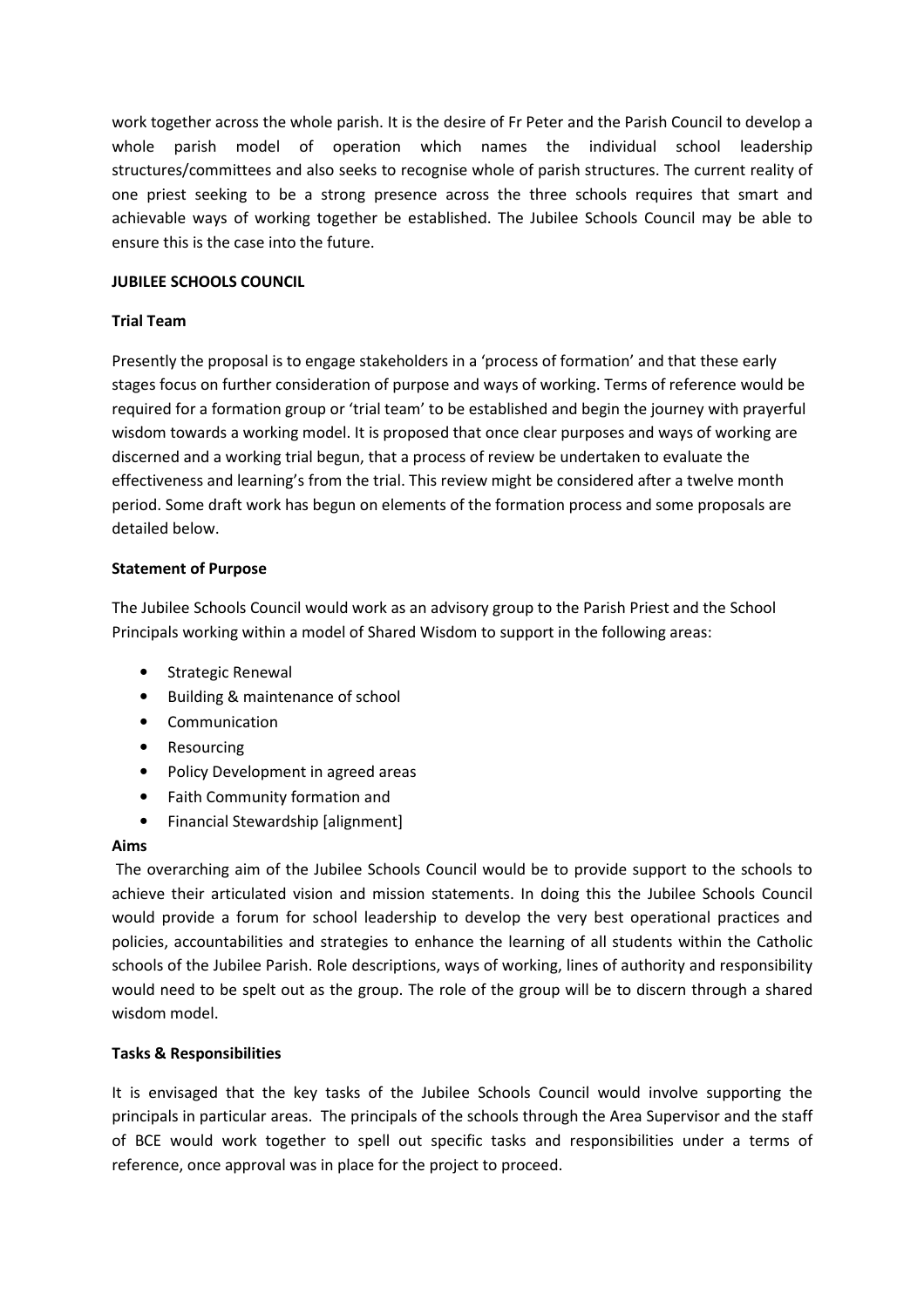Consultation processes would be held in each community to review drafts of policies and protocols to ensure the unique character of each community was not diminished and that consultation was open and effective. The existing principal and priest briefing meetings currently held before school on a weekly basis would continue and it would be imperative that these meetings be critical in forming agendas for the Jubilee Schools Council and progressing outcomes of the term meetings.

### Membership Proposal

- Each school is represented by Principal plus 1 staff, 2 parents and parishioner
- Establish inaugural committee by invitation to apply through school and parish newsletter and on school Websites.
- Each member of the Jubilee School Council must keep confidentiality at all times.
- Other can be invited to be along when there are items of special interest.
- Schedule meetings 4 times per year with additional needs based as required.

### Operational Considerations

- Develop a 'way of working' (Constitution/mandate/terms of reference) to support and provide clear direction to the Council
- Consider a plan for sustainability during the life of the first Council
- Create a core team at each school level and with each member having a strong connection to Parish and a commitment to the Vision & Mission to Catholic Education in their Daily actions.
- Integrate prayer and reflection be central to the working of the group
- Conduct programs of Induction
- Consult and communicate with broader communities the key characteristics and outcomes of the Jubilee Schools Council
- Implement rotating chair, minutes secretary

## Statement of Religious Character

A core task of the inaugural Jubilee Schools Council would be to encourage each of the three schools to develop statements of religious character and have these known and understood by all members of the Jubilee Schools Council.

### Reporting & Accountability:

The Jubilee Schools Council will report to school communities through parish and school websites and newsletters.

## Local Implications:

St Ambrose's - A community education process begin to ensure that there was a clear understanding within the community of the new structure and its role and purpose. Where existing committee s/teams are in place there might be some specific communications to ensure they were aware of how the current structures might complement and connect with the Jubilee Schools Council.